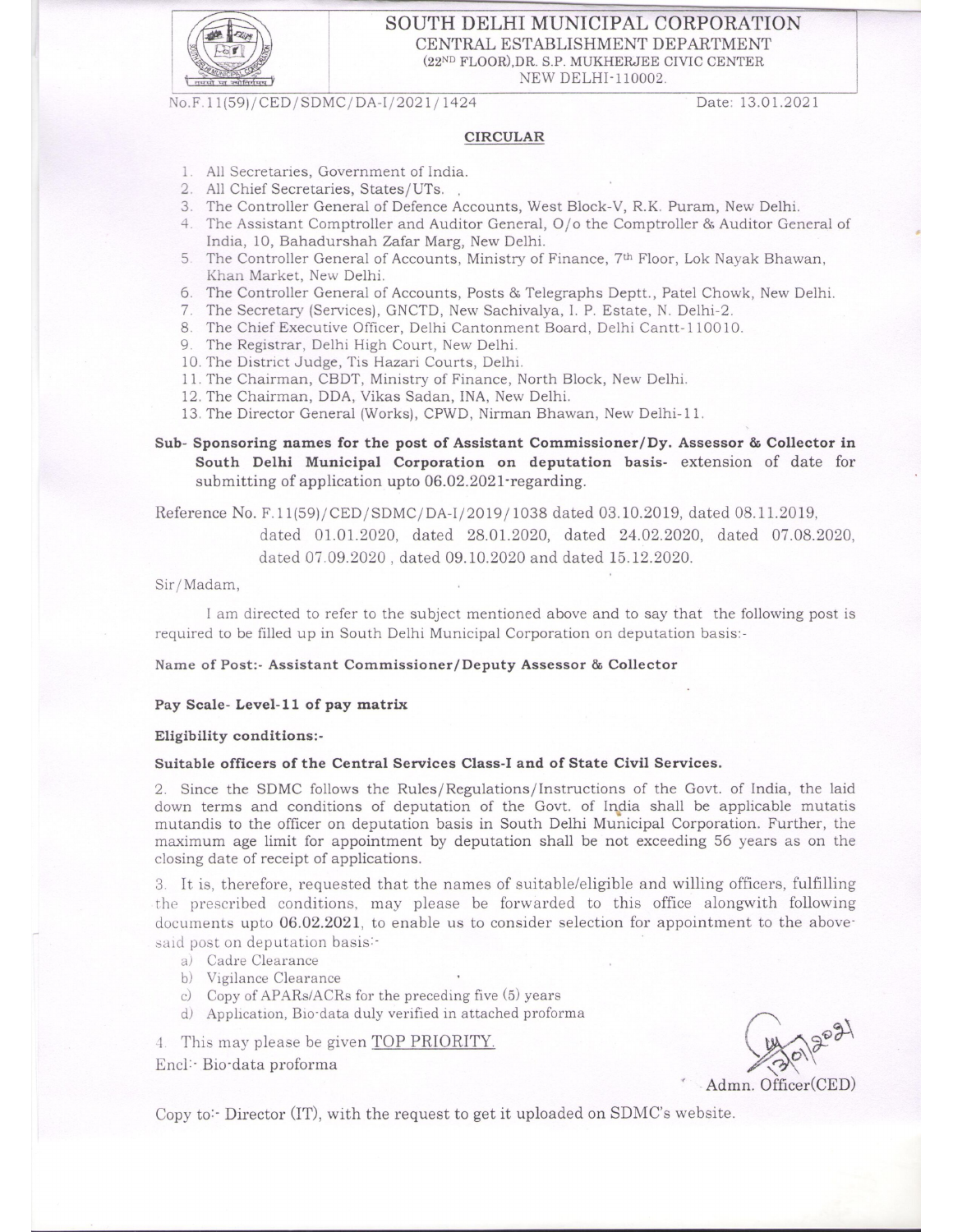|    | DELHI MUNICIPAL CORPORATION ON DEPUTATION BASIS.                                                                                | .IN SOUTH |
|----|---------------------------------------------------------------------------------------------------------------------------------|-----------|
| 1. | Name and address in Block Letters                                                                                               |           |
| 2. | Date of Birth (in Christian era)                                                                                                |           |
| 3. | Date of retirement under Central/<br><b>State Government Rules</b>                                                              |           |
| 4. | <b>Educational Qualifications</b>                                                                                               |           |
| 5. | Whether education and other qualifications<br>required for the post are satisfied<br>(Details of given qualification)           |           |
| 6. | Please state clearly whether in the light<br>of entries made by you above, you meet<br>the requirements of the post and you are |           |

7. Details of employment, in chronological order. Enclose a separate sheet, duly authenticated by your signature, if the space below is insufficient.

| Period |    | Post held | Pay Scale/Grade Pay | Office | Nature of Duties |
|--------|----|-----------|---------------------|--------|------------------|
| From   | to |           |                     |        |                  |
|        |    |           |                     |        |                  |
|        |    |           |                     |        |                  |
|        |    |           |                     |        |                  |
|        |    |           |                     |        |                  |

- 8. Nature of present employment i.e. **South and the Construction Construction** is the Nature of present employment i.e. Adhoc or temporary or quasipermanent or permanent.
- 9. In case the present employment is :-……………………………………………………………………… held on deputation/contract basis, please state

eligible as per RRs.

- (a) The date of initial appointment
- (b) Period of appointment on deputation/contract
- (c) Name of the parent office/organization to which you belong

# 10. Additional details about present employment.

- Please state whether working under:
- (a) Central Government
- (b) State Govt.
- (c) Autonomous Organisation
- (d) Government Undertaking
- (e) Universities
- (f) Others